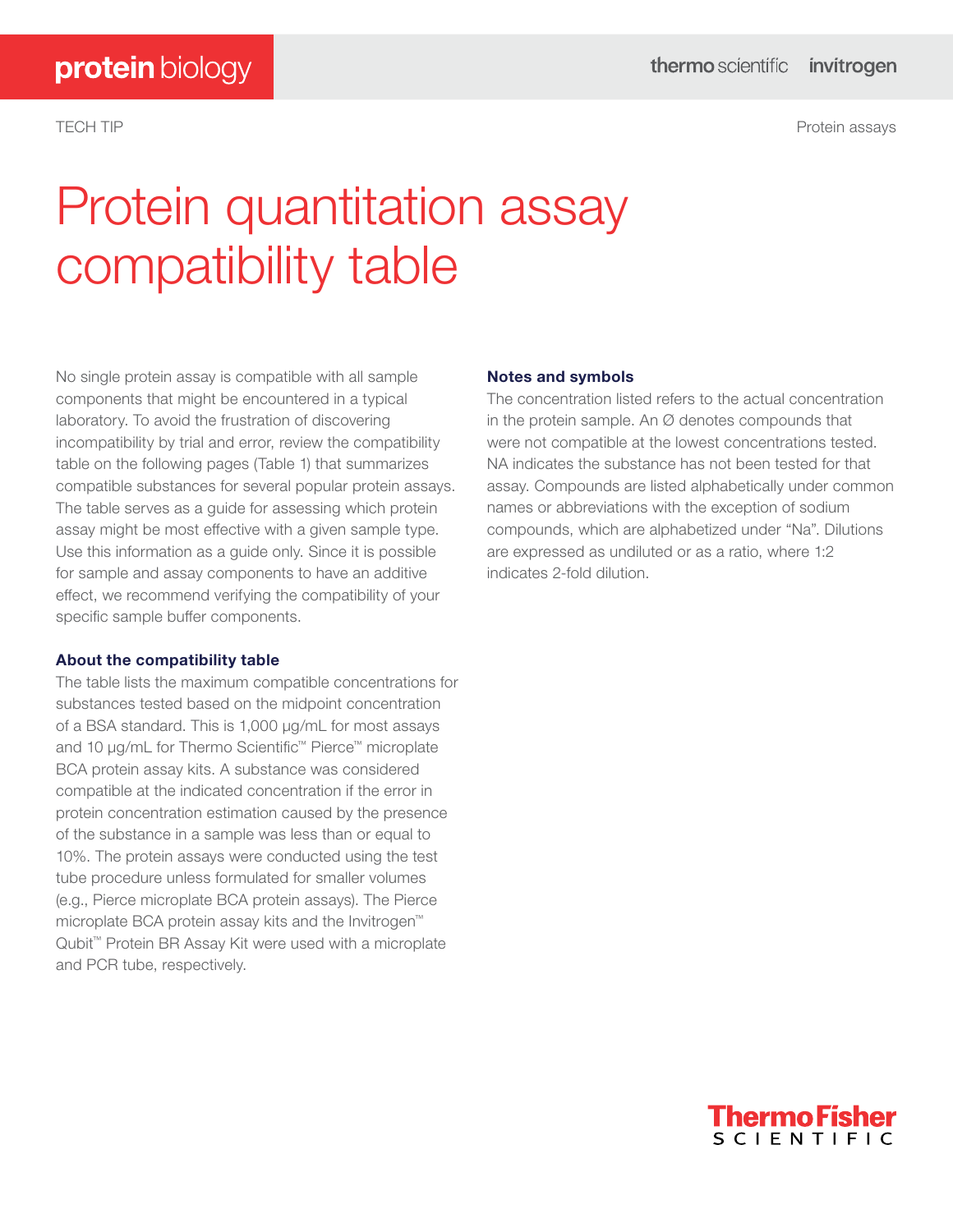## Table 1. Substances compatible with Thermo Scientific™ Pierce™ protein assays and the Qubit Protein BR Assay.

|                                                 | Pierce<br>Rapid | <b>Pierce</b>    | <b>Pierce</b><br><b>Microplate</b> | <b>Pierce</b><br><b>Micro</b> | Pierce<br><b>Modified</b> | Pierce<br><b>Detergent</b><br><b>Compatible</b> | Pierce<br>Coomassie | Pierce            | <b>Pierce</b> | Qubit<br>Protein |
|-------------------------------------------------|-----------------|------------------|------------------------------------|-------------------------------|---------------------------|-------------------------------------------------|---------------------|-------------------|---------------|------------------|
| <b>Test compound</b>                            | <b>Gold BCA</b> | <b>BCA</b>       | <b>BCA-RAC*</b>                    | <b>BCA</b>                    | Lowry                     | <b>Bradford</b>                                 | <b>Plus</b>         | Coomassie         | 660 nm        | <b>BR Assay</b>  |
| 2D sample buffer <sup>+</sup>                   | <b>NA</b>       | <b>NA</b>        | NA.                                | <b>NA</b>                     | <b>NA</b>                 | <b>NA</b>                                       | <b>NA</b>           | <b>NA</b>         | Undiluted**   | <b>NA</b>        |
| 2-mercaptoethanol                               | Ø               | 0.01%            | 25 mM (35)                         | 1 mM                          | 1 mM                      | 1 M                                             | 1 M                 | 1 M               | 1 M           | 1 mM             |
| ACES, pH 7.8                                    | 25 mM           | 25 mM            | Ø                                  | 10 mM                         | <b>NA</b>                 | <b>NA</b>                                       | 100 mM              | 100 mM            | 50 mM         | <b>NA</b>        |
| Acetone                                         | 10%             | 10%              | Ø                                  | 1%                            | 10%                       | 10%                                             | 10%                 | 10%               | 50%           | <b>NA</b>        |
| Acetonitrile                                    | 10%             | 10%              | 30%                                | 1%                            | 10%                       | 10%                                             | 10%                 | 10%               | 50%           | 20%              |
| Ammonium sulfate                                | Ø               | Ø                | Ø                                  | Ø                             | Ø                         | 1 M                                             | 1 M                 | 1 M               | 125 mM        | 200 mM           |
| Aprotinin                                       | 10 mg/L         | 10 $mg/L$        | Ø                                  | $1$ mg/L                      | $10 \text{ mg/L}$         | 10 $mg/mL$                                      | $10$ mg/L           | $10 \text{ mg/L}$ | 2 mM          | <b>NA</b>        |
| Ascorbic acid                                   | <b>NA</b>       | Ø                | <b>NA</b>                          | Ø                             | 1 mM                      | 50 mM                                           | 50 mM               | 50 mM             | 500 mM        | <b>NA</b>        |
| Asparagine                                      | <b>NA</b>       | 1 mM             | Ø                                  | <b>NA</b>                     | 5 mM                      | <b>NA</b>                                       | 10 mM               | 10 mM             | 40 mM         | <b>NA</b>        |
| <b>Bicine</b>                                   | 20 mM           | 20 mM            | 1 mM                               | $2 \text{ mM}$                | <b>NA</b>                 | 100 mM                                          | 100 mM              | 100 mM            | $>1$ M        | 100 mM           |
| Bis-Tris, pH 6.5                                | <b>NA</b>       | 33 mM            | 16.5 mM                            | $0.2 \text{ mM}$              | <b>NA</b>                 | 100 mM                                          | 100 mM              | 100 mM            | 50 mM         | <b>NA</b>        |
| Borate (50 mM), pH 8.5                          | Undiluted       | Undiluted        | Ø                                  | 1:4                           | <b>NA</b>                 | Undiluted                                       | Undiluted           | Undiluted         | Undiluted     | Undiluted        |
| <b>B-PER reagent</b>                            | Undiluted       | Undiluted        | 1:3                                | <b>NA</b>                     | <b>NA</b>                 | Undiluted                                       | 1:2                 | 1:2               | 1:2           | Undiluted        |
| B-PER reagent II                                | <b>NA</b>       | <b>NA</b>        | 1:4                                | <b>NA</b>                     | <b>NA</b>                 | <b>NA</b>                                       | 1:4                 | <b>NA</b>         | 1:2           | Undiluted        |
| <b>B-PER reagent PBS</b>                        | <b>NA</b>       | <b>NA</b>        | 1:4                                | <b>NA</b>                     | <b>NA</b>                 | Undiluted                                       | <b>NA</b>           | ΝA                | 1:2           | Undiluted        |
| Brij-35                                         | 5%              | 5%               | 0.63%                              | 5%                            | 0.031%                    | 1%                                              | 0.062%              | 0.125%            | 5%            | <b>NA</b>        |
| Brij-56                                         | <b>NA</b>       | 1%               | <b>NA</b>                          | 1%                            | 0.062%                    | <b>NA</b>                                       | 0.031%              | 0.031%            | <b>NA</b>     | <b>NA</b>        |
| Brij-58                                         | 1%              | 1%               | 0.50%                              | 1%                            | 0.062%                    | 1%                                              | 0.016%              | 0.031%            | 5%            | <b>NA</b>        |
| Bromophenol blue (in<br>50 mM NaOH)             | Ø               | Ø                | Ø                                  | Ø                             | Ø                         | <b>NA</b>                                       | Ø                   | Ø                 | 0.031%        | <b>NA</b>        |
| Calcium chloride (in<br>TBS, pH 7.2)            | 10 mM           | 10 mM            | 1 mM                               | 10 mM                         | <b>NA</b>                 | 10 mM                                           | 10 mM               | 10 mM             | 40 mM         | <b>NA</b>        |
| Cesium bicarbonate                              | <b>NA</b>       | 100 mM           | Ø                                  | 100 mM                        | 50 mM                     | <b>NA</b>                                       | 100 mM              | 100 mM            | 100 mM        | <b>NA</b>        |
| Cetylpyridinium chloride                        | <b>NA</b>       | <b>NA</b>        | <b>NA</b>                          | <b>NA</b>                     | <b>NA</b>                 | <b>NA</b>                                       | <b>NA</b>           | ΝA                | $2.5\%**$     | <b>NA</b>        |
| <b>CHAPS</b>                                    | 5%              | 5%               | 10% (10)                           | 1%                            | 0.062%                    | 5%                                              | 5%                  | 5%                | 5%            | 5%               |
| <b>CHAPSO</b>                                   | 5%              | 5%               | Ø                                  | 5%                            | 0.031%                    | 5%                                              | 5%                  | 5%                | 4%            | <b>NA</b>        |
| <b>CHES</b>                                     | 100 mM          | 100 mM           | 50 mM                              | 100 mM                        | <b>NA</b>                 | <b>NA</b>                                       | 100 mM              | 100 mM            | >500 mM       | <b>NA</b>        |
| Cobalt chloride (in TBS,<br>pH 7.2)             | $0.8$ mM        | $0.8 \text{ mM}$ | $0.4 \text{ mM}$                   | Ø                             | <b>NA</b>                 | <b>NA</b>                                       | 10 mM               | 10 mM             | 20 mM         | <b>NA</b>        |
| <b>CTAB</b>                                     | <b>NA</b>       | <b>NA</b>        | <b>NA</b>                          | <b>NA</b>                     | <b>NA</b>                 | <b>NA</b>                                       | <b>NA</b>           | <b>ΝΑ</b>         | $2.5\%**$     | <b>NA</b>        |
| Cysteine                                        | <b>NA</b>       | Ø                | $2.5 \text{ mM}$                   | Ø                             | 1 mM                      | $10 \text{ mM}$                                 | 10 mM               | $10 \text{ mM}$   | 350 mM        | <b>NA</b>        |
| Dithioerythritol (DTE)                          | <b>NA</b>       | 1 mM             | $2.5 \text{ mM}$                   | Ø                             | Ø                         | <b>NA</b>                                       | 1 mM                | 1 mM              | 25 mM         | <b>NA</b>        |
| Dithiothreitol (DTT)                            | Ø               | 1 mM             | 5 mM (5)                           | Ø                             | Ø                         | 5 mM                                            | 5 mM                | 5 mM              | 500 mM        | 5 mM             |
| <b>DMF</b>                                      | 10%             | 10%              | 5%                                 | 1%                            | 10%                       | 10%                                             | 10%                 | 10%               | 50%           | <b>NA</b>        |
| <b>DMSO</b>                                     | 10%             | 10%              | 0.25%                              | 1%                            | 10%                       | 10%                                             | 10%                 | 10%               | 50%           | <b>NA</b>        |
| <b>DTAB</b>                                     | <b>NA</b>       | <b>NA</b>        | <b>NA</b>                          | <b>NA</b>                     | <b>NA</b>                 | NА                                              | NA.                 | ΝA                | $2\%**$       | 50 mM            |
| <b>EDTA</b>                                     | 10 mM           | 10 mM            | 5 mM (20)                          | $0.5 \text{ mM}$              | 1 mM                      | 100 mM                                          | 100 mM              | 100 mM            | 20 mM         | <b>NA</b>        |
| <b>EGTA</b>                                     | <b>NA</b>       | Ø                | 5 mM (10)                          | Ø                             | 1 mM                      | 2 mM                                            | 2 mM                | 2 mM              | 20 mM         | <b>NA</b>        |
| EPPS, pH 8.0                                    | 100 mM          | 100 mM           | Ø                                  | 100 mM                        | <b>NA</b>                 | <b>NA</b>                                       | 100 mM              | 100 mM            | 200 mM        | NA.              |
| Ethanol                                         | 10%             | 10%              | Ø                                  | 1%                            | 10%                       | 10%                                             | 10%                 | 10%               | 50%           | NA.              |
| Ferric chloride (in TBS,<br>pH 7.2)             | 10 mM           | 10 mM            | 5 mM                               | $0.5 \text{ mM}$              | <b>NA</b>                 | <b>NA</b>                                       | 10 mM               | 10 mM             | 5 mM          | NA.              |
| Glucose                                         | 10 mM           | 10 mM            | Ø                                  | 1 mM                          | 100 mM                    | <b>NA</b>                                       | 1 mM                | 1 mM              | 500 mM        | 1 M              |
| Glutathione (reduced)                           | <b>NA</b>       | <b>NA</b>        | 10 mM                              | <b>NA</b>                     | <b>NA</b>                 | <b>NA</b>                                       | <b>NA</b>           | <b>NA</b>         | 100 mM        | NA.              |
| Glycerol (fresh)                                | 10%             | 10%              | 5%                                 | 1%                            | 10%                       | 10%                                             | 10%                 | 10%               | 50%           | 10%              |
| Glycine-HCl, pH 2.8                             | 100 mM          | 100 mM           | 50 mM                              | <b>NA</b>                     | 100 mM                    | 100 mM                                          | 100 mM              | 100 mM            | 100 mM        | Ø                |
| Guanidine-HCl                                   | 4 M             | 4 M              | 1.5 M $(2)$                        | 4 M                           | <b>NA</b>                 | 1.25 M                                          | 3.5 M               | 3.5 M             | 2.5 M         | 4 M              |
| HEPES, pH 7.5                                   | 100 mM          | 100 mM           | 200 mM (200)                       | 100 mM                        | 1 mM                      | 100 mM                                          | 100 mM              | 100 mM            | 100 mM        | NA.              |
| Hydrides (Na <sub>2</sub> BH, or<br>$NaCNBH3$ ) | NА              | Ø                | NА                                 | Ø                             | ΝA                        | <b>NA</b>                                       | NА                  | ΝA                | Ø             | NA.              |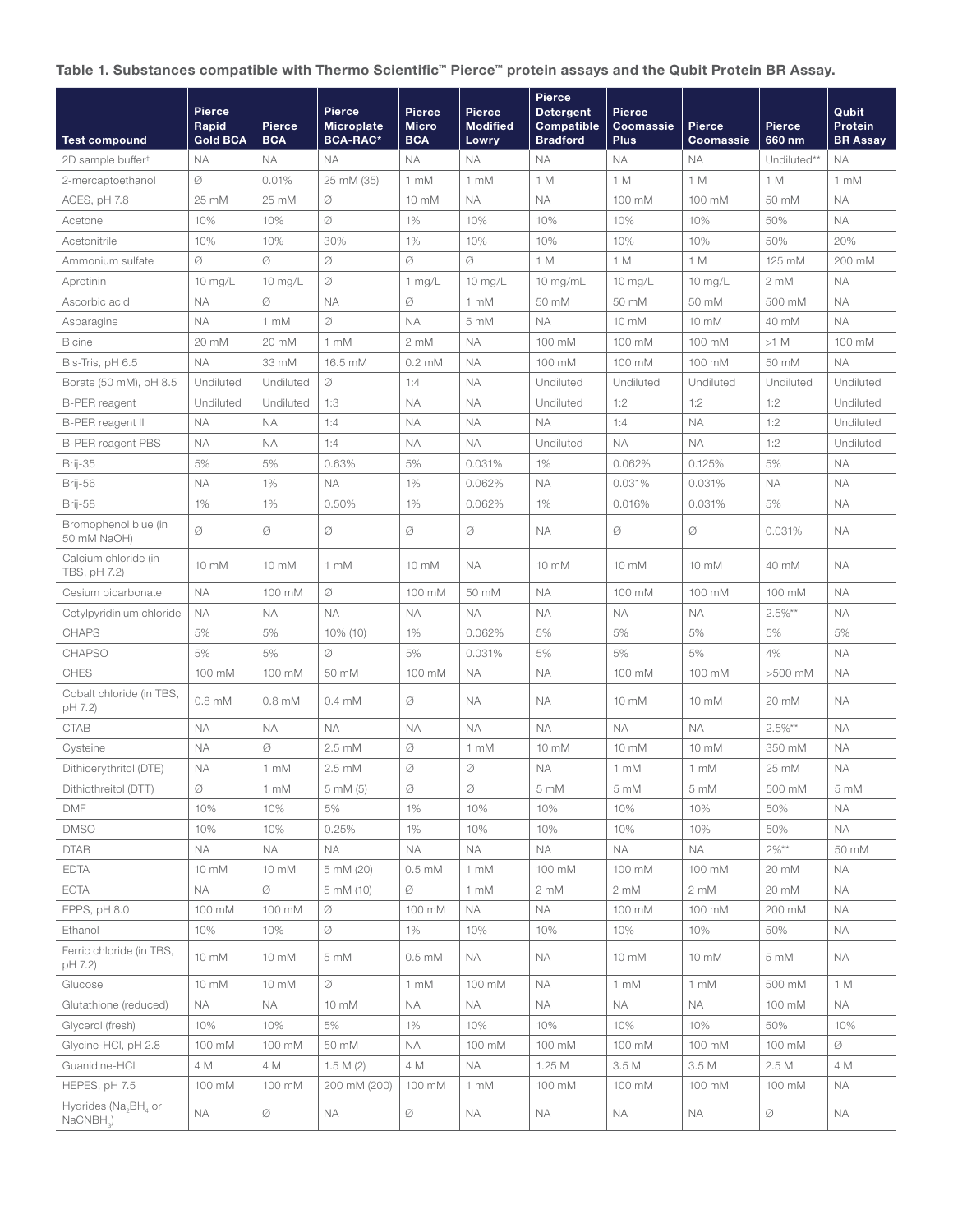| <b>Test compound</b>                              | Pierce<br>Rapid<br><b>Gold BCA</b> | Pierce<br><b>BCA</b> | <b>Pierce</b><br><b>Microplate</b><br><b>BCA-RAC*</b> | <b>Pierce</b><br><b>Micro</b><br><b>BCA</b> | Pierce<br><b>Modified</b><br>Lowry | <b>Pierce</b><br><b>Detergent</b><br><b>Compatible</b><br><b>Bradford</b> | <b>Pierce</b><br>Coomassie<br><b>Plus</b> | <b>Pierce</b><br>Coomassie | <b>Pierce</b><br>660 nm | Qubit<br>Protein<br><b>BR Assay</b> |
|---------------------------------------------------|------------------------------------|----------------------|-------------------------------------------------------|---------------------------------------------|------------------------------------|---------------------------------------------------------------------------|-------------------------------------------|----------------------------|-------------------------|-------------------------------------|
| Hydrochloric acid (HCI)                           | 100 mM                             | 100 mM               | Ø                                                     | 10 mM                                       | 100 mM                             | 100 mM                                                                    | 100 mM                                    | 100 mM                     | 125 mM                  | <b>NA</b>                           |
| Imidazole, pH 7.0                                 | 12.5 mM                            | 50 mM                | 30 mM (50)                                            | 12.5 mM                                     | 25 mM                              | 200 mM                                                                    | 200 mM                                    | 200 mM                     | 200 mM                  | 200 mM                              |
| I-PER reagent                                     | Undiluted                          | Undiluted            | <b>NA</b>                                             | <b>NA</b>                                   | <b>NA</b>                          | <b>NA</b>                                                                 | <b>NA</b>                                 | <b>NA</b>                  | 1:4                     | Undiluted                           |
| Laemmli SDS<br>sample buffer <sup>+</sup>         | Ø                                  | Ø                    | Ø                                                     | Ø                                           | Ø                                  | <b>NA</b>                                                                 | Ø                                         | Ø                          |                         | <b>NA</b>                           |
| Leupeptin                                         | $10$ mg/L                          | 10 mg/L              | Ø                                                     | 10 mg/L                                     | $10$ mg/L                          | 10 mg/L                                                                   | $10$ mg/L                                 | $10$ mg/L                  | $80 \mu M$              | <b>NA</b>                           |
| Mannitol                                          | <b>NA</b>                          | <b>NA</b>            | <b>NA</b>                                             | <b>NA</b>                                   | <b>NA</b>                          | <b>NA</b>                                                                 | ΝA                                        | <b>NA</b>                  | 100 mM                  | <b>NA</b>                           |
| Melibiose                                         | <b>NA</b>                          | Ø                    | <b>NA</b>                                             | <b>NA</b>                                   | 25 mM                              | <b>NA</b>                                                                 | 100 mM                                    | 100 mM                     | 500 mM                  | <b>NA</b>                           |
| Mem-PER reagent                                   | Undiluted                          | Undiluted            | 1:2                                                   | Undiluted                                   | <b>NA</b>                          | <b>NA</b>                                                                 | Undiluted                                 | ΝA                         | Undiluted               | Undiluted                           |
| Mem-PER Plus reagent                              | Undiluted                          | Undiluted            | <b>NA</b>                                             | Undiluted                                   | <b>NA</b>                          | Undiluted                                                                 | <b>NA</b>                                 | <b>NA</b>                  | Undiluted               | <b>NA</b>                           |
| MES-buffered saline,<br>pH 4.7 <sup>+</sup>       | Undiluted                          | Undiluted            | Ø                                                     | 1:4                                         | <b>NA</b>                          | Undiluted                                                                 | Undiluted                                 | Undiluted                  | Undiluted               | <b>NA</b>                           |
| MES, pH 6.1                                       | 100 mM                             | 100 mM               | 100 mM (100)                                          | 100 mM                                      | 125 mM                             | 100 mM                                                                    | 100 mM                                    | 100 mM                     | 125 mM                  | 125 mM                              |
| Methanol                                          | <b>NA</b>                          | 10%                  | 0.5%                                                  | 1%                                          | 10 %                               | 10%                                                                       | 10%                                       | 10%                        | 50%                     | <b>NA</b>                           |
| Magnesium chloride                                | <b>NA</b>                          | <b>NA</b>            | 100 mM                                                | <b>NA</b>                                   | <b>NA</b>                          | 500 mM                                                                    | ΝA                                        | <b>NA</b>                  | $>1$ M                  | <b>NA</b>                           |
| Modified Dulbecco's<br>PBS <sup>t</sup>           | ΝA                                 | Undiluted            | Undiluted                                             | Undiluted                                   | <b>NA</b>                          | Undiluted                                                                 | Undiluted                                 | Undiluted                  | Undiluted               | Undiluted                           |
| MOPS, pH 7.2                                      | 100 mM                             | 100 mM               | 200 mM                                                | 100 mM                                      | <b>NA</b>                          | 100 mM                                                                    | 100 mM                                    | 100 mM                     | 125 mM                  | 100 mM                              |
| M-PER reagent                                     | Undiluted                          | Undiluted            | 1:2                                                   | <b>NA</b>                                   | <b>NA</b>                          | Undiluted                                                                 | Undiluted                                 | <b>NA</b>                  | 1:2                     | Undiluted                           |
| N-acetylglucosamine                               | 10 mM                              | 10 mM                | Ø                                                     | Ø                                           | <b>NA</b>                          | <b>NA</b>                                                                 | 100 mM                                    | 100 mM                     | 100 mM                  | <b>NA</b>                           |
| Na (sodium) acetate,<br>pH 4.8                    | 200 mM                             | 200 mM               | Ø                                                     | 200 mM                                      | 200 mM                             | 180 mM                                                                    | 180 mM                                    | 180 mM                     | 100 mM                  | <b>NA</b>                           |
| Na azide                                          | 0.2%                               | 0.2%                 | 0.01%                                                 | 0.20%                                       | 0.2%                               | 0.5%                                                                      | 0.5%                                      | 0.5%                       | 0.125%                  | <b>NA</b>                           |
| Na bicarbonate                                    | 100 mM                             | 100 mM               | Ø                                                     | 100 mM                                      | 100 mM                             | 100 mM                                                                    | 100 mM                                    | 100 mM                     | 100 mM                  | <b>NA</b>                           |
| Na carbonate-<br>bicarbonate, pH 9.4 <sup>+</sup> | NА                                 | Undiluted            | Undiluted                                             | Undiluted                                   | <b>NA</b>                          | Undiluted                                                                 | Undiluted                                 | Undiluted                  | 1:3                     | 0.2 <sub>M</sub>                    |
| Na chloride                                       | <b>NA</b>                          | 1 M                  | 150 mM                                                | 1 M                                         | 1 M                                | 1 M                                                                       | 5 M                                       | 5 M                        | 1.25 M                  | 5 M                                 |
| Na citrate, pH 4.8                                | 200 mM                             | 200 mM               | 50 mM                                                 | 5 mM                                        | <b>NA</b>                          | 200 mM                                                                    | 200 mM                                    | 200 mM                     | 12.5 mM                 | <b>NA</b>                           |
| Na citrate-carbonate,<br>pH 9.0 <sup>+</sup>      | 1:8                                | 1:8                  | Ø                                                     | 1:600                                       | <b>NA</b>                          | <b>NA</b>                                                                 | Undiluted                                 | Undiluted                  | Ø                       | <b>NA</b>                           |
| Na citrate-MOPS,<br>pH 7.5 <sup>+</sup>           | 1:8                                | 1:8                  | Undiluted                                             | 1:600                                       | <b>NA</b>                          | <b>NA</b>                                                                 | <b>NA</b>                                 | Undiluted                  | 1:16                    | <b>NA</b>                           |
| Na deoxycholate                                   | 5%                                 | 5%                   | <b>NA</b>                                             | 5%                                          | <b>NA</b>                          | 0.1%                                                                      | 0.4%                                      | 0.05%                      | 0.25%                   | <b>NA</b>                           |
| Na hydroxide (NaOH)                               | 100 mM                             | $100 \ \mathrm{mM}$  | Ø                                                     | 50 mM                                       | 100 mM                             | 75 mM                                                                     | 100 mM                                    | 100 mM                     | 125 mM                  | <b>NA</b>                           |
| Na phosphate                                      | 100 mM                             | 100 mM               | 100 mM                                                | 100 mM                                      | 100 mM                             | 100 mM                                                                    | 100 mM                                    | 100 mM                     | 500 mM                  | <b>NA</b>                           |
| NE-PER reagent (CER)                              | 1:2                                | Undiluted            | 1:2                                                   | <b>NA</b>                                   | <b>NA</b>                          | Undiluted                                                                 | 1:4                                       | <b>ΝΑ</b>                  | Undiluted               | Undiluted                           |
| NE-PER reagent (NER)                              | Undiluted                          | Undiluted            | 1:4                                                   | <b>NA</b>                                   | <b>NA</b>                          | <b>NA</b>                                                                 | Undiluted                                 | <b>NA</b>                  | Undiluted               | Undiluted                           |
| Nickel chloride (in TBS,<br>pH 7.2)               | <b>NA</b>                          | 10 mM                | Ø                                                     | $0.2 \text{ mM}$                            | NА                                 | <b>NA</b>                                                                 | 10 mM                                     | 10 mM                      | 10 mM                   | NA                                  |
| <b>NP-40</b>                                      | 5%                                 | 5%                   | Ø                                                     | 5%                                          | 0.016%                             | 1%                                                                        | 0.5%                                      | 0.5%                       | 5%                      | 5%                                  |
| Octyl beta-glucoside                              | 5%                                 | 5%                   | $2.5\%$ (10)                                          | 0.1%                                        | 0.031%                             | 5%                                                                        | 0.5%                                      | 0.5%                       | 5%                      | <b>NA</b>                           |
| Octylthioglucoside                                | <b>ΝΑ</b>                          | 5%                   | 7%                                                    | 5%                                          | <b>NA</b>                          | 5%                                                                        | 3%                                        | 3%                         | 10%                     | <b>NA</b>                           |
| Na-orthovanadate (in<br>PBS, pH 7.2)              | 1 mM                               | 1 mM                 | $0.5 \text{ mM}$                                      | 1 mM                                        | <b>NA</b>                          | NA.                                                                       | 1 mM                                      | 1 mM                       | 50 mM                   | <b>NA</b>                           |
| Phenol red                                        | <b>NA</b>                          | Ø                    | 3.125 µg/mL                                           | Ø                                           | <b>NA</b>                          | $0.5$ mg/mL                                                               | $0.5$ mg/mL                               | $0.5$ mg/mL                | $0.5$ mg/mL             | <b>NA</b>                           |
| Phosphate-buffered<br>saline (PBS) <sup>+</sup>   | Undiluted                          | Undiluted            | Undiluted                                             | Undiluted                                   | NA                                 | Undiluted                                                                 | Undiluted                                 | Undiluted                  | Undiluted               | Undiluted                           |
| PIPES pH 6.8                                      | NA.                                | 100 mM               | 25 mM                                                 | 100 mM                                      | <b>NA</b>                          | <b>NA</b>                                                                 | 100 mM                                    | 100 mM                     | 100 mM                  | <b>NA</b>                           |
| PMSF in isopropanol                               | 1 mM                               | 1 mM                 | 0.125 mM                                              | 1 mM                                        | 1 mM                               | 1 mM                                                                      | 1 mM                                      | 1 mM                       | 1 mM                    | 1 mM                                |
| Potassium thiocyanate                             | 3 M                                | 3 M                  | Ø                                                     | <b>NA</b>                                   | 100 mM                             | <b>NA</b>                                                                 | 3 M                                       | 3 M                        | 250 mM                  | <b>NA</b>                           |
| P-PER reagent                                     | <b>NA</b>                          | Ø                    | 1:2                                                   | <b>NA</b>                                   | Ø                                  | <b>NA</b>                                                                 | Ø                                         | Ø                          | 1:2                     | <b>NA</b>                           |
| RIPA buffer <sup>t</sup>                          | Undiluted                          | Undiluted            | 1:2                                                   | 1:10                                        | <b>NA</b>                          | 1:4                                                                       | 1:40                                      | 1:10                       | Undiluted               | Undiluted                           |
| SDS                                               | 5%                                 | 5%                   | 5% (10)                                               | 5%                                          | 1%                                 | 0.5%                                                                      | 0.016%                                    | 0.125%                     | $0.01\%$ ,<br>$5\%**$   | 5%                                  |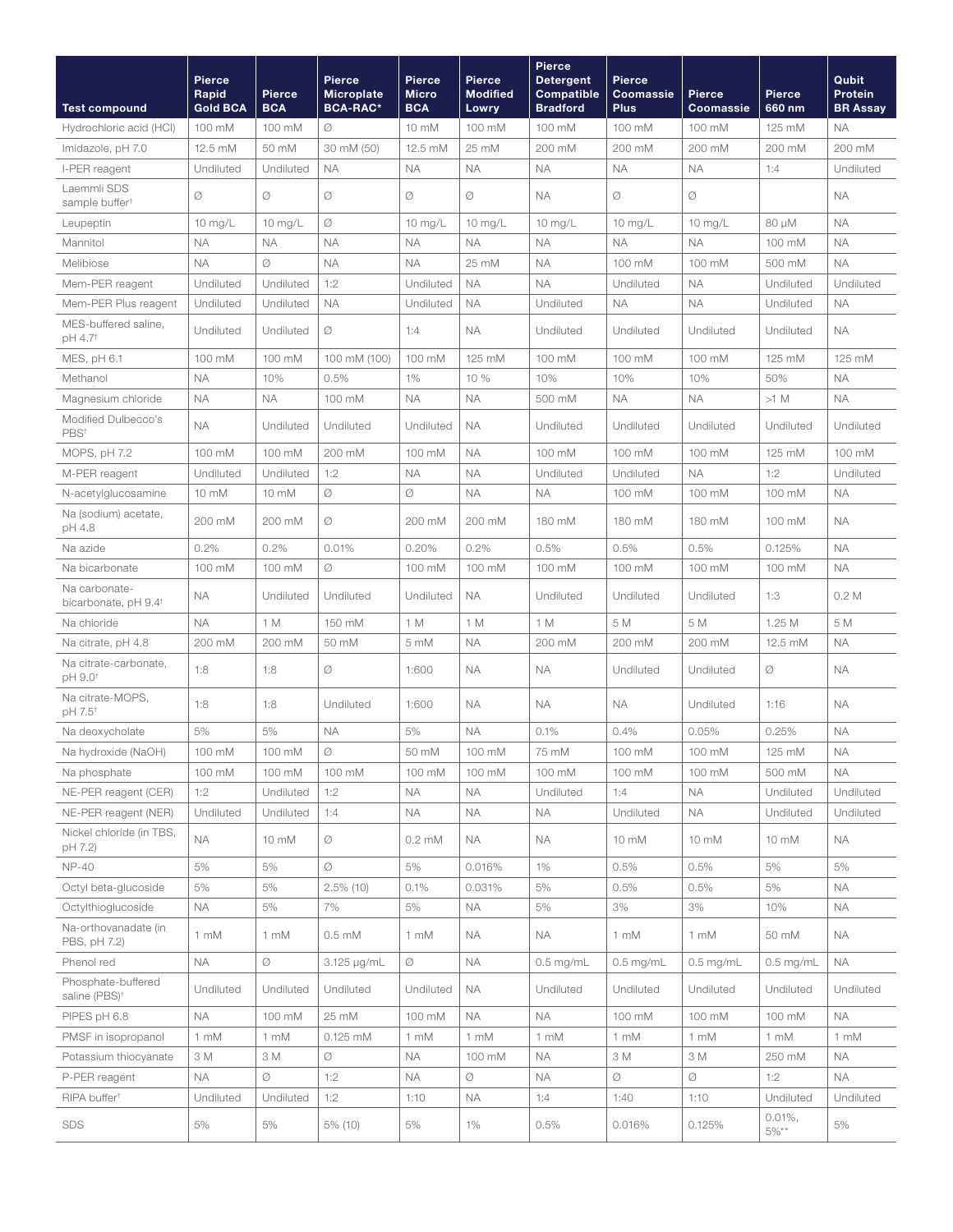| <b>Test compound</b>                     | <b>Pierce</b><br>Rapid<br><b>Gold BCA</b> | Pierce<br><b>BCA</b> | <b>Pierce</b><br><b>Microplate</b><br><b>BCA-RAC*</b> | <b>Pierce</b><br><b>Micro</b><br><b>BCA</b> | Pierce<br><b>Modified</b><br>Lowry | Pierce<br><b>Detergent</b><br><b>Compatible</b><br><b>Bradford</b> | Pierce<br>Coomassie<br><b>Plus</b> | Pierce<br>Coomassie | <b>Pierce</b><br>660 nm | Qubit<br>Protein<br><b>BR Assay</b> |
|------------------------------------------|-------------------------------------------|----------------------|-------------------------------------------------------|---------------------------------------------|------------------------------------|--------------------------------------------------------------------|------------------------------------|---------------------|-------------------------|-------------------------------------|
| Span 20                                  | 0.5%                                      | 1%                   | <b>NA</b>                                             | 1%                                          | 0.25%                              | <b>NA</b>                                                          | 0.5%                               | 0.5%                | <b>NA</b>               | <b>NA</b>                           |
| Sucrose                                  | 40%                                       | 40%                  | 40% (40)                                              | 4%                                          | 7.5%                               | 10%                                                                | 10%                                | 10%                 | 50%                     | 20%                                 |
| <b>TCEP</b>                              | <b>NA</b>                                 | <b>NA</b>            | 10 mM (10)                                            | <b>NA</b>                                   | <b>NA</b>                          | 100 mM                                                             | <b>NA</b>                          | <b>NA</b>           | 40 mM                   | <b>NA</b>                           |
| Thimerosal                               | <b>NA</b>                                 | 0.01%                | 0.03%                                                 | Ø                                           | 0.01%                              | <b>NA</b>                                                          | 0.01%                              | 0.01%               | 0.25%                   | <b>NA</b>                           |
| Thiourea                                 | <b>NA</b>                                 | <b>NA</b>            | <b>NA</b>                                             | <b>NA</b>                                   | <b>NA</b>                          | <b>NA</b>                                                          | <b>NA</b>                          | <b>NA</b>           | 2M                      | <b>NA</b>                           |
| <b>TLCK</b>                              | $0.1$ mg/L                                | $0.1$ mg/L           | Ø                                                     | $0.1$ mg/L                                  | $0.01$ mg/L                        | <b>NA</b>                                                          | $0.1$ mg/mL                        | $0.1$ mg/L          | $5$ mg/mL               | <b>NA</b>                           |
| <b>TPCK</b>                              | $0.1$ mg/L                                | $0.1$ mg/L           | Ø                                                     | $0.1$ mg/L                                  | $0.1$ mg/L                         | <b>NA</b>                                                          | $0.1$ mg/mL                        | $0.1$ mg/L          | 4 mg/mL                 | <b>NA</b>                           |
| T-PER reagent                            | 1:2                                       | 1:2                  | <b>NA</b>                                             | <b>NA</b>                                   | <b>NA</b>                          | Undiluted                                                          | Undiluted                          | ΝA                  | 1:2                     | Undiluted                           |
| Tricine, pH 8.0                          | 25 mM                                     | 25 mM                | $0.5 \text{ mM}$                                      | $2.5 \text{ mM}$                            | <b>NA</b>                          | <b>NA</b>                                                          | 100 mM                             | 100 mM              | 500 mM                  | 50 mM                               |
| Triethanolamine, pH 7.8                  | 25 mM                                     | 25 mM                | 25 mM                                                 | $0.5 \text{ mM}$                            | <b>NA</b>                          | <b>NA</b>                                                          | 100 mM                             | 100 mM              | 100 mM                  | <b>NA</b>                           |
| Tris-buffered saline<br>$(TBS)^{+}$      | Undiluted                                 | Undiluted            | Undiluted                                             | 1:10                                        | <b>NA</b>                          | Undiluted                                                          | Undiluted                          | Undiluted           | Undiluted               | Undiluted                           |
| Tris-glycine, pH 8.0 <sup>+</sup>        | 1:2                                       | 1:3                  | Ø                                                     | 1:10                                        | <b>NA</b>                          | Undiluted                                                          | Undiluted                          | Undiluted           | Undiluted               | Ø                                   |
| Tris-glycine-SDS,<br>pH 8.3 <sup>+</sup> | Undiluted                                 | Undiluted            | Ø                                                     | Undiluted                                   | <b>NA</b>                          | Undiluted                                                          | 1:4                                | 1:2                 | Undiluted**             | Ø                                   |
| Tris-HCI, pH 8.0                         | Ø                                         | 250 mM               | 35 mM (50)                                            | 50 mM                                       | 10 mM                              | 2 M                                                                | 2 M                                | 2 M                 | 250 mM                  | 500 mM                              |
| Tris-HEPES-SDS <sup>+</sup>              | 100 mM                                    | <b>NA</b>            | <b>NA</b>                                             | <b>NA</b>                                   | <b>NA</b>                          | <b>NA</b>                                                          | <b>NA</b>                          | <b>NA</b>           | Undiluted**             | Undiluted                           |
| Triton X-100                             | 5%                                        | 5%                   | 7% (10)                                               | 5%                                          | 0.031%                             | 1%                                                                 | 0.062%                             | 0.125%              | 1%                      | 5%                                  |
| Triton X-114                             | 1%                                        | 1%                   | $2\%$ (2)                                             | 0.05%                                       | 0.031%                             | 1%                                                                 | 0.062%                             | 0.125%              | 0.50%                   | <b>NA</b>                           |
| Triton X-305                             | 1%                                        | 1%                   | 1%                                                    | 1%                                          | 0.031%                             | <b>NA</b>                                                          | 0.125%                             | 0.5%                | 9%                      | <b>NA</b>                           |
| Triton X-405                             | 1%                                        | 1%                   | $\varnothing$                                         | 1%                                          | 0.031%                             | <b>NA</b>                                                          | 0.025%                             | 0.5%                | 5%                      | <b>NA</b>                           |
| Tween 20                                 | 5%                                        | 5%                   | 10% (10)                                              | 5%                                          | 0.062%                             | 1%                                                                 | 0.031%                             | 0.062%              | 10%                     | 3%                                  |
| Tween 60                                 | 5%                                        | 5%                   | 5%                                                    | 0.5%                                        | <b>NA</b>                          | <b>NA</b>                                                          | 0.025%                             | 0.1%                | 5%                      | <b>NA</b>                           |
| Tween 80                                 | 5%                                        | 5%                   | 2.5%                                                  | 5%                                          | 0.031%                             | 0.1%                                                               | 0.016%                             | 0.062%              | 5%                      | <b>NA</b>                           |
| Urea                                     | 3 M                                       | 3 M                  | 3M(4)                                                 | 3 M                                         | 3 M                                | 3 M                                                                | 3 M                                | 3 M                 | 8 M                     | 3 M                                 |
| Y-PER reagent                            | Ø                                         | Undiluted            | <b>NA</b>                                             | <b>NA</b>                                   | <b>NA</b>                          | <b>NA</b>                                                          | <b>NA</b>                          | <b>NA</b>           | Ø                       | Ø                                   |
| Y-PER Plus reagent                       | Ø                                         | Undiluted            | <b>NA</b>                                             | <b>NA</b>                                   | <b>NA</b>                          | Undiluted                                                          | Undiluted                          | <b>NA</b>           | 1:2                     | <b>NA</b>                           |
| Zinc chloride (in TBS,<br>pH 7.2)        | $10 \text{ mM}$                           | 10 mM                | Ø                                                     | $0.5 \text{ mM}$                            | <b>NA</b>                          | <b>NA</b>                                                          | $10 \text{ mM}$                    | $10 \text{ mM}$     | 10 mM                   | <b>NA</b>                           |
| Zwittergent 3-14                         | <b>NA</b>                                 | 1%                   | $2\%$ (2)                                             | Ø                                           | <b>NA</b>                          | <b>NA</b>                                                          | 0.025%                             | 0.025%              | 0.05%                   | <b>NA</b>                           |

\* Selected values for the regular Pierce BCA Protein Assay Kit - Reducing Agent Compatible (RAC) are given in parentheses in the column for the Pierce Microplate BCA-RAC kit.

\*\* Value when the Pierce 660 nm assay is run using Thermo Scientific™ Ionic Detergent Compatibility Reagent for Pierce 600 nm Protein Assay (Cat. No. 22663).

† Compound (buffer) formulation is described more fully in the buffer formulations table (Table 2).